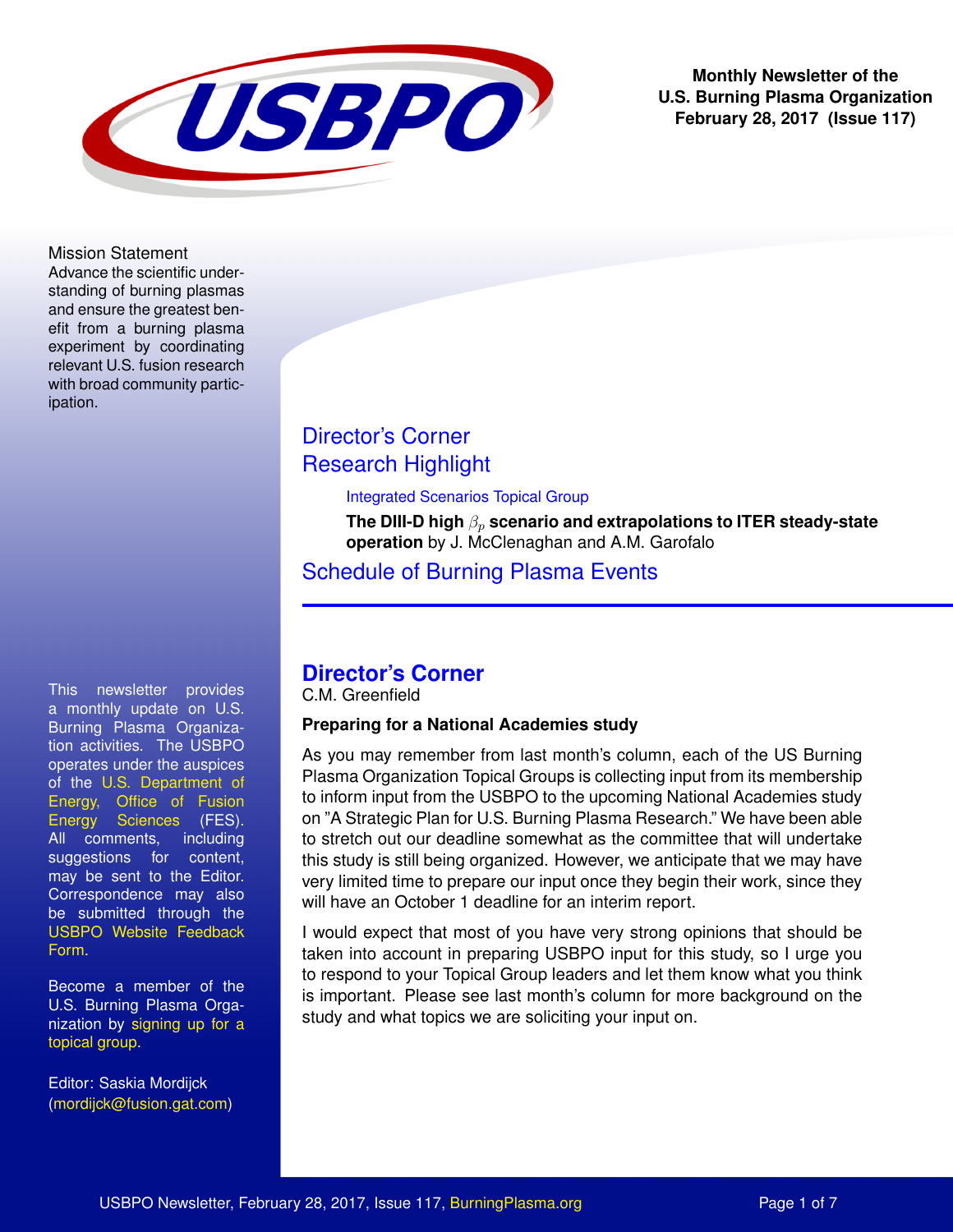### **The** 9 th **ITER International School**

As I announced a few weeks ago, the  $9^{th}$  ITER International School is being held on March 20-24 in Aix-en-Provence, France, with this year's topic being the physics of disruptions and their control. As we've done for previous instances of the IIS, the USBPO is providing eight scholarships for students and postdocs to attend. With the short lead-time, we had to do a very rapid selection process. The response was (to me) surprising, with considerably more deserving candidates than we could support. This left our selection committee (Eugenio Schuster of Lehigh University, Carlos Paz-Soldan of General Atomics, Francois Waelbroeck of the University of Texas) with a rather difficult challenge. Their selections are as follows:

Post-Docs: Jayson Barr (ORAU), Jeff Herfindal (ORNL), and Jeff Parker (LLNL).

Graduate Students: John Brooks (Columbia), Alex Tinguely (MIT), James Penna (University of Washington), Mitchell Clement (UCSD), and Max Hill (Georgia Tech).

Of course, the school is open to anybody who would like to attend, although unfortunately others will have to find their own funding to support their travel. More information can be found at [http://iterschool.](http://iterschool.univ-amu.fr) [univ-amu.fr](http://iterschool.univ-amu.fr). Registration is open until March 7, and there is no registration fee and the organizers are providing housing.

I am also aware of at least three members of the US Burning Plasma community who will be participating as lecturers. They are Bob Granetz of MIT, Daisuke Shiraki of ORNL, and Francesco Volpe of Columbia.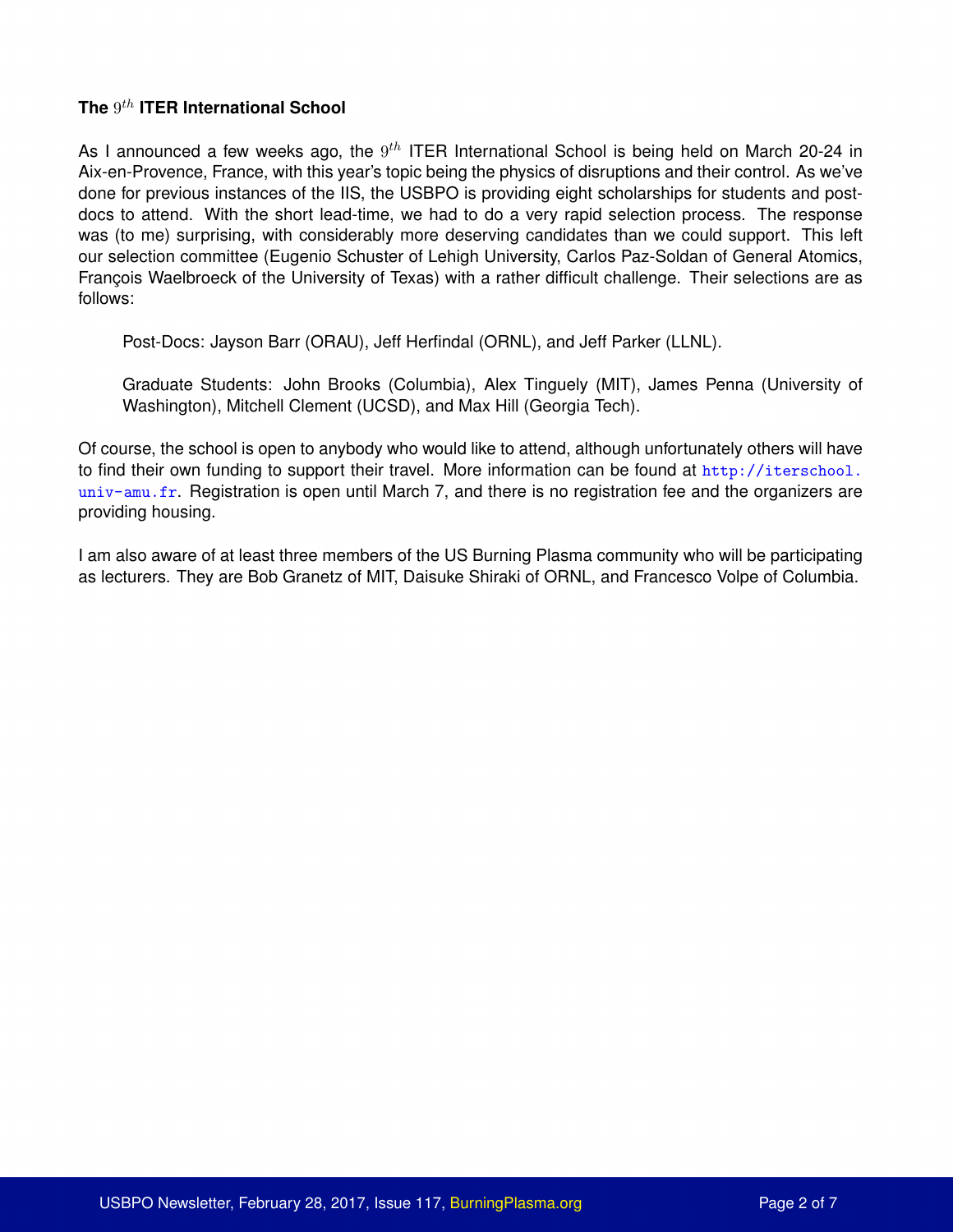## <span id="page-2-0"></span>**Research Highlight**

Integrated Scenarios Topical Group, Leaders: Francesca Poli and Francesca Turco

### **The DIII-D high**  $β<sub>p</sub>$  **scenario and extrapolations to ITER steady-state operation**

J. McClenaghan  $^1$ , A.M. Garofalo  $^1$  $1$  General Atomics, PO BO 85608, San Diego, CA, US

<span id="page-2-1"></span>

Figure 1: Top left: Radial profile of electron temperature with an ITB. Bottom left: Radial profile of electron temperature without an ITB. Right: As time evolves in the experiments, both normalized beta  $(\beta_N)$  scan and plasma current  $(q_{95})$  scan show the same  $\beta_p$  threshold for ITB sustainment. (Figure taken from in to Ding et al. [2])

Tokamak operation at high  $\beta_p$  (thermal pressure over magnetic pressure produced by the plasma current) offers several important advantages for economically competitive power production in a nuclear fusion reactor: low probability of the plasma disrupting because of high safety factor  $(q)$ , the majority of the plasma current is self-generated by the bootstrap effect reducing the need for external current drive, and the possibility of improved energy confinement due to equilibrium modification.

Recent high  $\beta_p$  experiments on DIII-D [1] and modeling of the results have demonstrated that energy confinement quality higher than standard H-mode ( $H_{98} > 1$ ) is achieved and sustained thanks to a shift of the magnetic equilibria caused by the high  $\beta_p$  called the Shafranov shift. The scenario has been sustained with a high normalized plasma beta of  $\beta_N \sim \beta_p \sim 3.8$ , which reduces the requirement for externally driven current. This high energy confinement has also been found to be independent of the plasma rotation. This is particularly important for a fusion reactor which is expected to have low toroidal rotation because of the very large moment of inertia.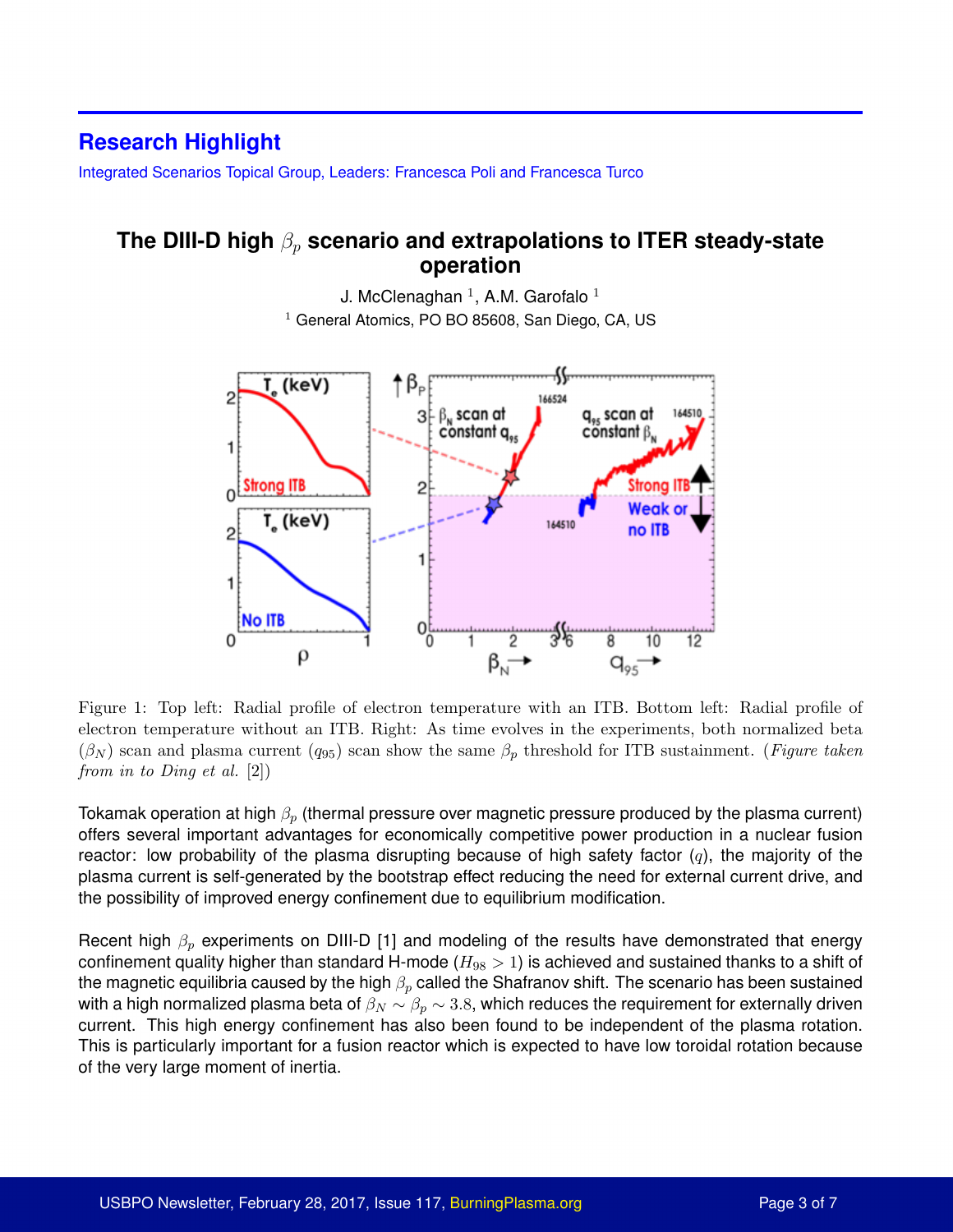In the high  $\beta_p$  scenario, the improvement in confinement is associated with formation of radially localized steepening of the temperature and density gradients called an internal transport barrier (ITB). An example of an ITB in the electron temperature  $(T_e)$  can be seen on the left side of Figure [1.](#page-2-1) ITB formation and sustainment has been observed to have a threshold of  $\beta_p \sim 2$ , as can be seen in on the right side of Figure [1.](#page-2-1)

In ITER, the high  $\beta_p$  scenario could achieve the steady-state performance goal of fusion gain of  $Q = 5$ . Assuming the same level of confinement quality  $H_{98} \sim 1.6$  observed in the DIII-D experiments, ITER steady-state would reach Q=5 with normalized beta  $\beta_N = 2.9$ , fraction of self-generated bootstrap current fraction  $f_{bs} = 80\%$ , and poloidal beta  $\beta_p = 2.2$ .

To verify if a confinement substantially higher than H-mode can be achieved in ITER without rotation, transport modeling has been carried out using the transport code TGYRO [3], which predicts the plasma profiles based on plasma the turbulence model TGLF [4]. Assuming a similar shape of the safety factor profile as the DIII-D experiments, the predicted profiles and energy confinement are significantly lower than what extrapolations from the scaling laws would predict with a fusion gain of only  $Q = 2.2$ . This can be seen in Figure [2,](#page-3-0) where the purple TGYRO predicted profiles are significantly lower than the scaled profiles and have no ITB. This is likely because TGYRO predicts that the ITB threshold is higher on ITER than it is on DIII-D.

However, further investigations have shown that changing the shape of the qprofile strongly affects the TGYRO prediction of the total energy confinement. The on-axis safety factor is scanned from  $q(\rho = 0) = 3 - 7$ , which is shown in the top left panel of Figure [2.](#page-3-0) As  $q(0)$  is increased, TGYRO begins to predict an ITB with the ion and electron temperatures significantly increasing.

<span id="page-3-0"></span>

Figure 2: The safety factor q, electron density  $n_e$ , electron temperature  $T_e$ , and ion temperature  $T_i$  are plotted against radial coordinate  $\rho$  for the magnetic shear scan. The scaled ITER profiles are plotted in black, and the TGYRO predicted profiles are in color.

The  $\beta_p = 2.2$  scenario is more sensitive to magnetic shear stabilization than a more typical ITER steadystate scenario with higher plasma current  $I_p = 9$  MA and lower  $\beta_p = 1.5$ . Figure [3](#page-4-0) shows the fusion gain for the  $q(0)$  scan for both  $\beta_p = 2.2$  and the  $\beta_p = 1.5$  scenarios. The  $\beta_p = 2.2$  scenario is predicted to achieve  $Q = 5$  if  $q(0) = 7$  can be sustained, where the  $\beta_N = 1.5$  scenario is predicted to only have  $Q = 2.9.$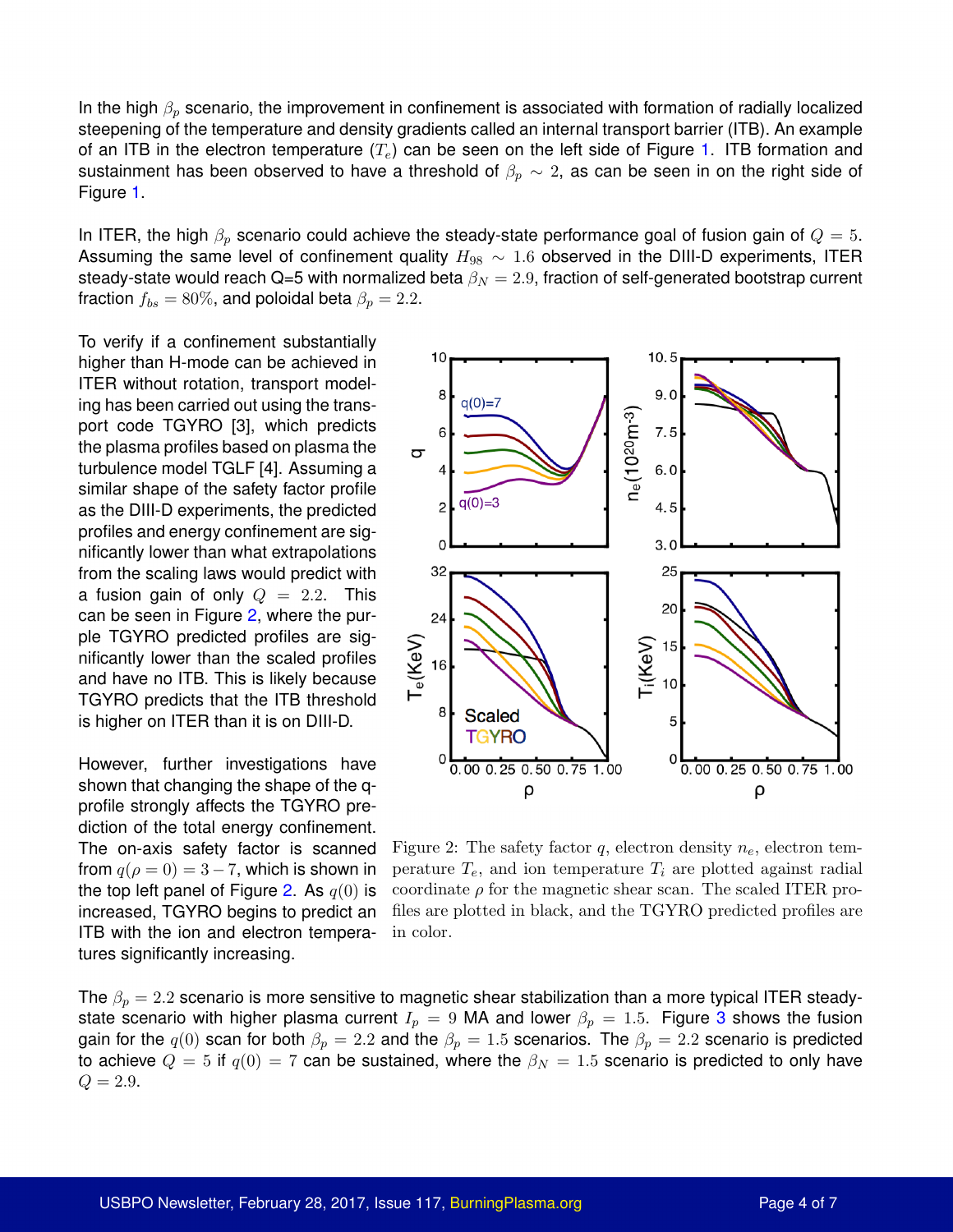<span id="page-4-0"></span>

In the high  $\beta_p$  scenario on DIII-D, the threshold for ITB formation is  $\beta_p \approx 2$ . In ITER, the  $\beta_p = 1.5$  scenario is far away from an ITB threshold driven by Shafranov shift. As a result, the fusion gain and confinement are not significantly enhanced by the changes to the q-profile. The higher  $\beta_p = 2.2$  scenario is closer a Shafranov shift-driven ITB threshold. Thus additional turbulence suppression by raising the on-axis safety factor enhances the confinement and fusion gain. Transport calculations with self-consistent current profile evolution are ongoing to determine if the reversed shear profile can be achieved in ITER with the expected current drive tools.

Figure 3: The TGYRO predicted fusion gain Q is plotted versus on-axis safety factor  $q_0$ .

#### **Acknowledgements**

This material is based upon work supported by the U.S. Department of Energy, Office of Science, Office of Fusion Energy Sciences, using the DIII-D National Fusion Facility, a DOE Office of Science user facility under awards DE-FC02-04ER546982 and DE-AC05-00OR22725. DIII-D data shown in this paper can be obtained in digital format by following the links at [https://fusion.gat.com/global.D3D\\_DMP](https://fusion.gat.com/global.D3D_DMP).

#### **References**

- [1] A.M. Garofalo, et al., *Nucl. Fus.* **55** (2015) 123025.
- [2] S. Ding, et al.,*Phys. of Plasmas* **Submitted** (2017).
- [3] J. Candy, et al., *Phys. of Plasmas* **16** (2009) 060704.
- [4] G.M. Staebler, et al., *Phys. of Plasmas* **14** (2007) 055909.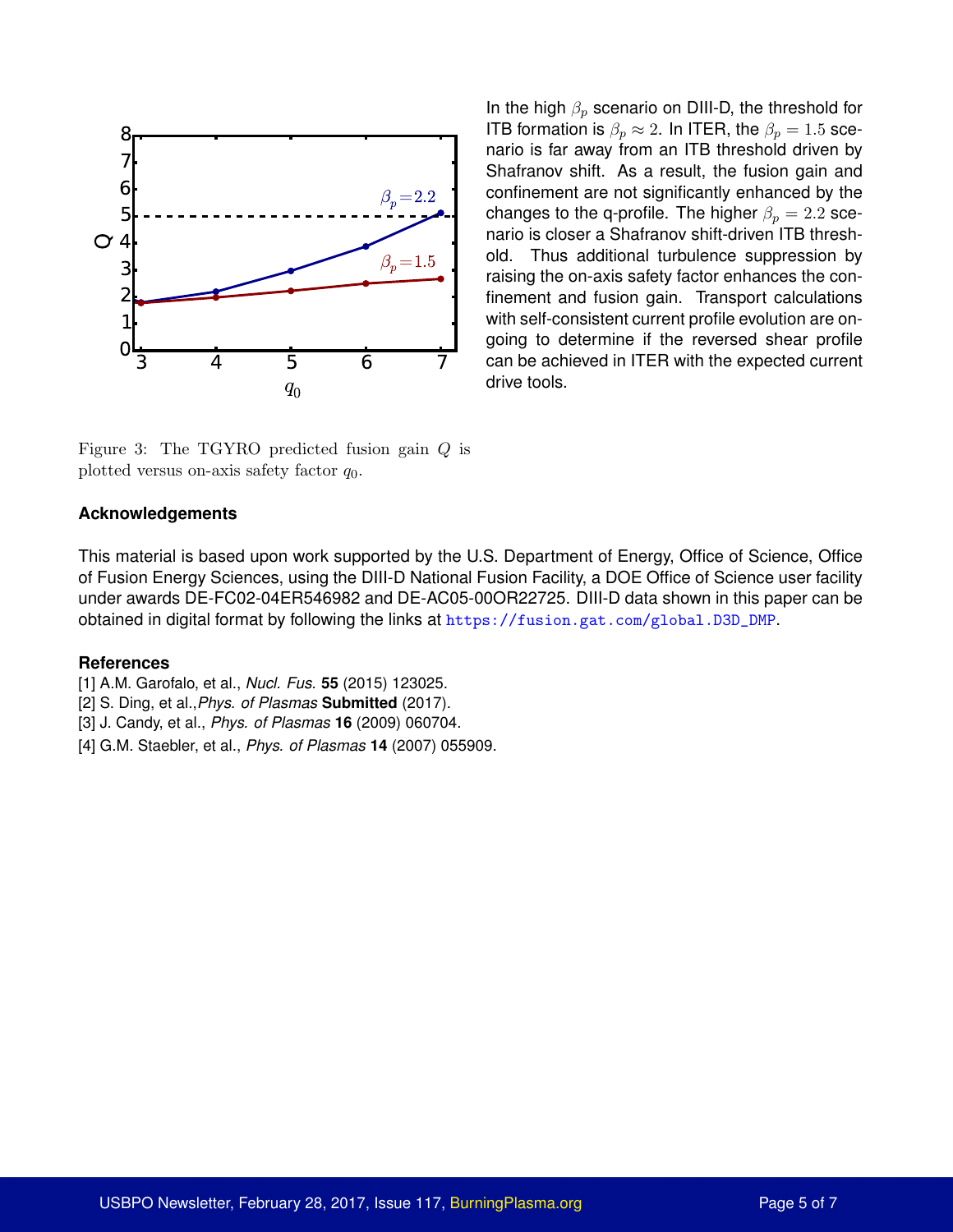## <span id="page-5-0"></span>**Schedule of Burning Plasma Events**

USBPO Public Calendar: [View Online](https://burningplasma.org/forum/index.php?app=calendar) or [Subscribe](webcal://burningplasma.org/forum/index.php?app=calendar&module=feed§ion=output&cal_id=1)

# **2017**

March 22-24, ITPA MHD Topical group meeting, Southwestern Institute of Physics (SWIP), Chengdu, China

- April 3-6, [ITPA IOS Topical group meeting,](http://www.iter.org/org/team/fst/itpa/meetings?id=103) ITER Headquarters, Cadarache, France
- April 18-20 31 $st$  meeting of ITPA PEP Topical group, York, UK
- April 18-21, 2<sup>nd</sup> [European Conference on Plasma Diagnostics \(ECPD\),](https://ecpd2017.sciencesconf.org/) Bordeaux, France
- April 25-28, [EU-US Transport Taskforce Meeting \(TTF\),](https://fusion.gat.com/conferences/ttf17/) Williamsburg, Virginia
- April 26-28, ITPA EP topical group meeting, Sevilla, Spain
- May 1-3, [Sherwood Fusion Theory meeting,](http://www.sherwoodtheory.org/sw2017/index.php) Annapolis, MD, USA
- May 1-3, ITPA TC Topical group meeting, Princeton, USA
- May 8-12, ITPA DIAG topical group, Chengdu, China
- May 21-25, 44<sup>th</sup> [International Conference on Plasma Science \(ICOPS\),](http://www.shu.edu./international-conference-plasma-science/index.cfm) Atlantic City, New Jersey
- May 30 June 2, ITPA Divertor Scrape-Off (DSOL) Meeting, York, UK
- June 4-8, 27<sup>th</sup> [IEEE Symposium on Fusion Engineering \(SOFE2017\),](https://sofe2017.princeton.edu/) Shanghai, China

June 26-30, 44<sup>th</sup> [EPS Conference on Plasma Physics,](https://www.qub.ac.uk/sites/eps2017/) Belfast, Northern Ireland

September 5-8, [2nd Asia-Pacific Symposium on Tritium Science \(APSOT-2\),](https://connect.sandia.gov/sites/apsot2) Livermore Valley, California, USA

- September 11-13, ITPA EP topical group meeting, Princeton, USA
- September 18-20, ITPA PEP topical group meeting, Helsinki, Finland
- September 18-20, ITPA TC topical group meeting, Helsinki, Finland
- September 18-22, 1<sup>st</sup> Asia-Paficic Conference on PLasma Physics (AAPPS-DPP), Chengdu, China

September 27-29, [Plasma Edge Theory in Fusion Devices \(PET16\),](https://pet16.sciencesconf.org/) Marseille, France

October 9-12, ITPA IOS Topical group meeting, Lisbon, Portugal